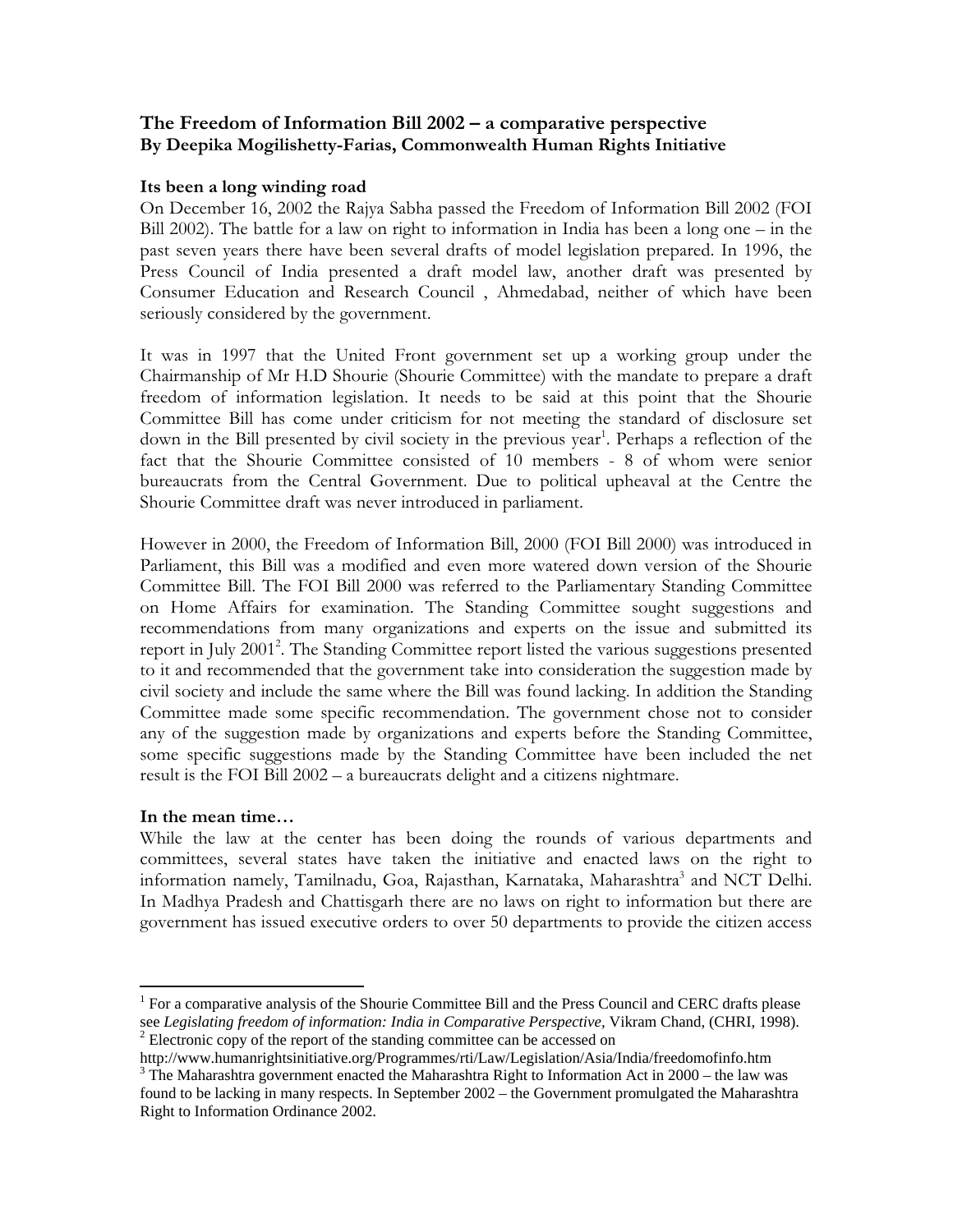to information. This paper attempts to compare the laws at the state with the FOI Bill 2002, as also test the Bill against internationally recognized standards for FOI legislation.

## It is a fundamental right after all….

In State of U.P v Raj narain AIR 1975 SC 865 the Supreme Court said " In a government of responsibility like ours where the agents of the public must be responsible for their conduct there can be but a few secrets. The people of this country have a right to know every public act, everything that is done in a public way by their public functionaries. They are entitled to know the particulars of every public transaction in all its bearings. The right to know which is derived from the concept of freedom of speech, though not absolute, is a factor which should make one wary when secrecy is claimed for transactions which can at any rate have no repercussions on public scrutiny."

Unlike South Africa, Nepal, Ghana and many other countries the Constitution of India does not specifically state that the right to information is a fundamental right. But, there are innumerable judicial decisions that clearly state that right to information is inherent to a democracy and flows from the right to freedom of speech and expression guaranteed under the Constitution, thereby making right to information a fundamental right.

In fact the Supreme Court has clearly affirmed the linkage between the right to know and the right to life in Reliance Petrochemicals Limited v Proprietors of Indian Express Newspapers Bombay Pvt Ltd AIR 1989 SC 190 – " We must remember that people at large have a right to know in order to take part in participatory development in industrial life and democracy. Right to know is a basic right that citizens of our country aspire under Article 21 of our Constitution".

The interesting aspect of the position in India is that right to information is seen not only as a part of the right to freedom of speech and expression but also as an inherent part of the fundamental right to life. This gains importance in the Indian context as demonstrated by the right to information movement in Rajasthan where members of the Mazdoor Kissan Shakti Sanghatan demand information on issues relating to life and livelihood and expose corruption in the functioning of the government through jan sunwaii's through the process of social audit.

A question is often raised – why do you need a law if right to information is a fundamental right. The answer is quiet simple really  $- a$  law is required in order to put in place a system and a people friendly mechanism through which the ordinary citizen can access relevant information. The biggest obstacle to providing information is the culture of secrecy prevalent in government, which can only be countered by a culture of openness. It is necessary to cast a specific duty on public bodies to provide information this can only be done through a law that lays down these duties and recognizes the right of the citizen. Like all other fundamental rights, the right to information is also subject to certain reasonable limits – these limits should be clearly defined in order to avoid arbitrary blockage of information. Lastly, a fundamental right can only be enforced by moving the High Court or the Supreme Court – needless to say it is impossible for ordinary citizens in the country to file a petition in higher courts every time information is denied to them.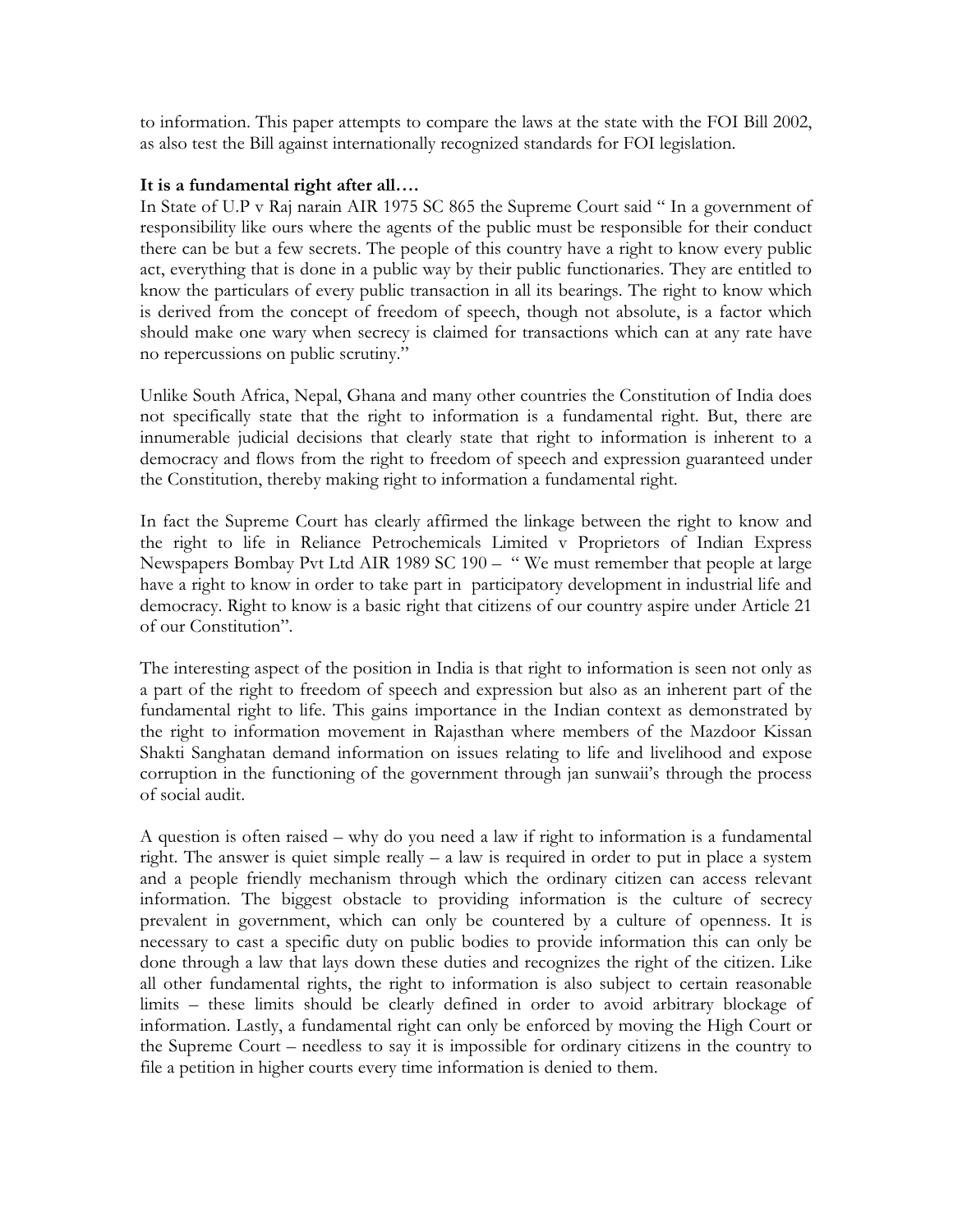## Where do we stand now…..

As things stand today there is a central law on the right to information and there are about six states in the country that have laws on the issue. The state laws will continue to apply in respect of state government departments, central law will apply to central government bodies in these states. In states that do not have right to information legislation, the FOIL Bill, 2002 will be applicable to all central and state government bodies.

For the purposes of this paper the FOI Bill 2002 will be compared with the state laws in so far as what has come to be considered the salient feature of a right to information legislation. The salient features have evolved over the years from practical experience of implementing right to information laws – content of law varies from country to country, but there are certain basic features that need to be there in order to have a workable right to information legislation. Model laws<sup>4</sup> suggested by various organizations Indian and international are based on the principle that right to information legislations must have:

- Clear and narrowly defined exemptions, which are subject to a public interest override.
- $\triangleleft$  Simple procedure for accessing information.
- Minimal fee structure.
- Duty on the government to mandatorily and voluntarily provide certain types of information.
- Reasonable and specific time limits for providing information.
- $\hat{\mathbf{\cdot}}$  An independent mechanism for citizens to appeal against denial/delay of information
- Penalty provisions to be applied against officers delay in providing information or provide wrong/misleading information.
- An independent monitoring body to oversee and review the implementation of the law.

# What Information?

FOI Bill 2002 defines the freedom of information as the right to not only seek certified copied of records, diskettes, floppies but also as the right to inspect and take extracts and notes<sup>5</sup>. The Rajasthan and Delhi Acts have defined the right to information in the largest manner by including in addition to the above rights the right to inspect public works and taking of samples from public works. These are positive developments, but this necessarily means that departments must provide facilities for inspection of records. A concern raised by Mr Fali Nariman, M.P in the Rajya Sabha<sup>6</sup> is that this provision for inspection will not be implemented due to the logistical issues involved.

# Information from whom?

FOI Bill 2002 says that information can be obtained from public authorities that have been defined as bodies established under the Constitution, laws of appropriate governments and

<sup>&</sup>lt;u>.</u> <sup>4</sup> Model law drafted after a South Asia study on right to information by Commonwealth Human Rights Initiative (India), Article 19 (UK), Centre for Policy Alternatives (Srilanka) and Human Rights Commission (Pakistan), 5

<sup>&</sup>lt;sup>6</sup> Rajya Sabha debates on Freedom of Information Bill 2002. http://164.100.24.167/today/lsy.htm (accessed on December 17, 2002).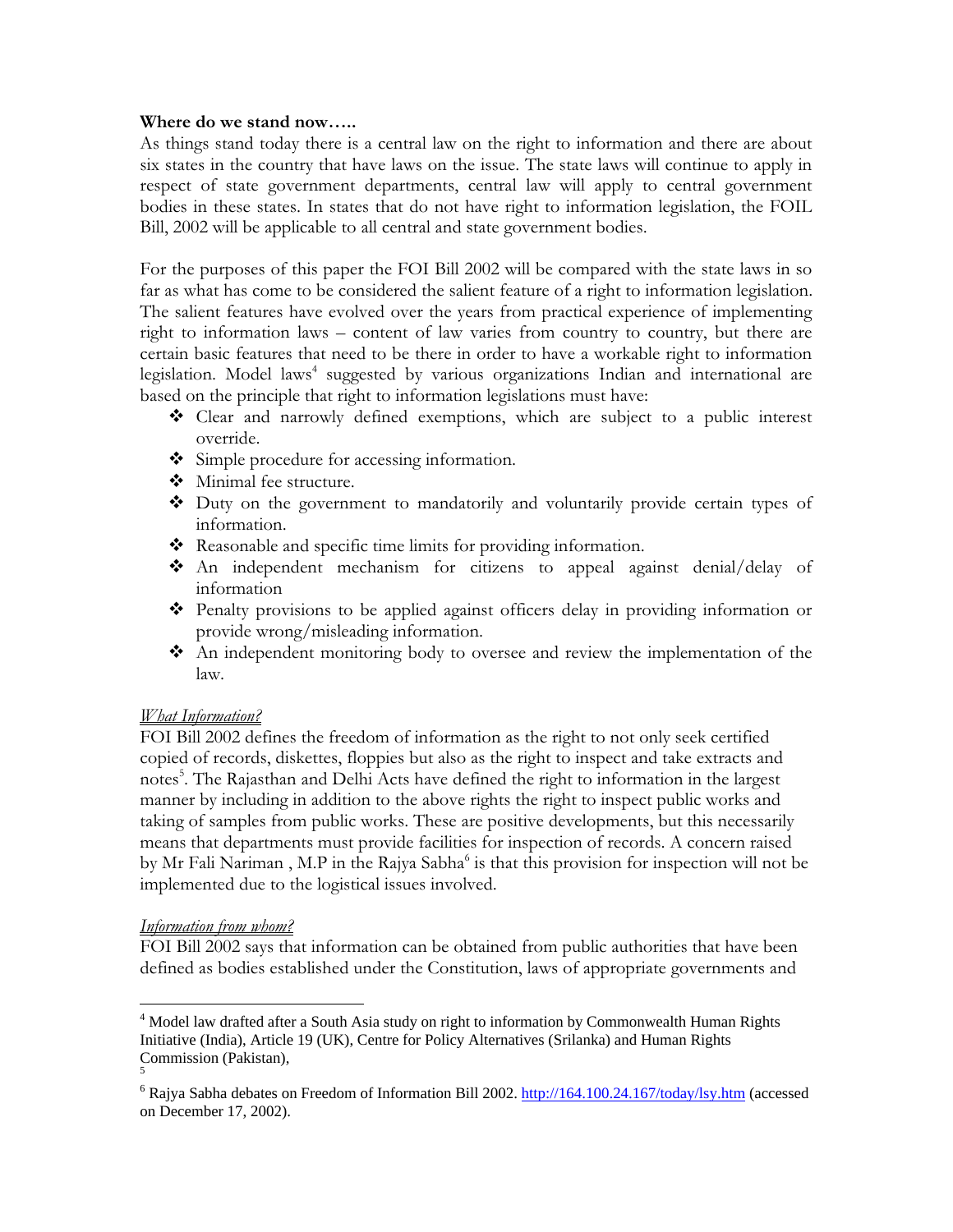bodies owned, controlled, substantially funded directly or indirectly by the government<sup>7</sup>. The state legislations have been much clearer in defining the term public authority , the definition includes companies, societies, trusts etc that are substantially funded by the government directly or indirectly. It is not very clear what is meant by "funded directly or indirectly" only the Maharashtra Ordinance states that any body that receives aid in the form of land at concessional rates from the government or any monetary concessions like tax exemptions will be considered a being aided indirectly by the government hence will be a public authority<sup>8</sup>. The Goa legislation also includes organizations that are executing public works on behalf of the government<sup>9</sup>.

The net result of this is the law brings under its purview aided educational institutions, hospitals, non-governmental bodies and various other kinds of organizations that use public funds. It does remain to be seen how effectively the law will be implemented in the context of these bodies.

### Exceptions to the right to information

Right to Information like all fundamental rights is not an absolute right and there are some exceptions, the challenge lies in defining these exceptions in the narrowest manner. Even though certain information is exempt, there can be some instances where the public interest in providing the information may be greater than keeping the information a secret – this is known as **Public Interest Override**. For example, if there is an industrial tragedy and the remedy or medicines required to counter the effect is a trade secret, the public interest in disclosing the trade secret is greater than the interest in protecting it. Even if the language of the exemptions clause is wide, if there is a public interest override, the interest of the citizen can be protected.

The longest list of exceptions is in the Tamilnadu right to information law – there are 23 broad categories of exceptions. Not only is the list long, the language used is wide and causes a great deal of confusion for instance, information can be withheld on any matter which is likely to help the commission of offence; or likely to help or facilitate to escape from legal custody, or affect prison security, or likely to impede the process of investigation or apprehension or prosecution of offenders<sup>10</sup>. Further, information that would harm the ability of the Government to manage economy, prejudice the conduct of official market operations, or could lead to improper gain or advantage to any person, can also be denied<sup>11</sup>. It is virtually impossible to get any information under this legislation.

The Supreme Court has held that right to information is a fundamental right following from Article 19(1)(a) of the Indian Constitution, which essentially means that the restrictions on the right to information should be limited to what is stated in Article 19 (2) of the Constitution. Information can therefore be restricted if disclosure would affect sovereignty and integrity, security, friendly relations with foreign states, public order, decency or

<u>.</u>

<sup>&</sup>lt;sup>7</sup> Section 1(3)(f) of FOI Bill 2002.

 $8$  Section 1(6) of Maharashtra Right to Information Ordinance, 2002.

<sup>&</sup>lt;sup>9</sup> Section 2(c) Goa Right to Information Act, 1997.

<sup>&</sup>lt;sup>10</sup> Section  $3(2)(v)$  Tamilnadu Right to Information Act, 1997

 $11$  Section 3(2)(n) Tamilnadu Right to Information Act, 1997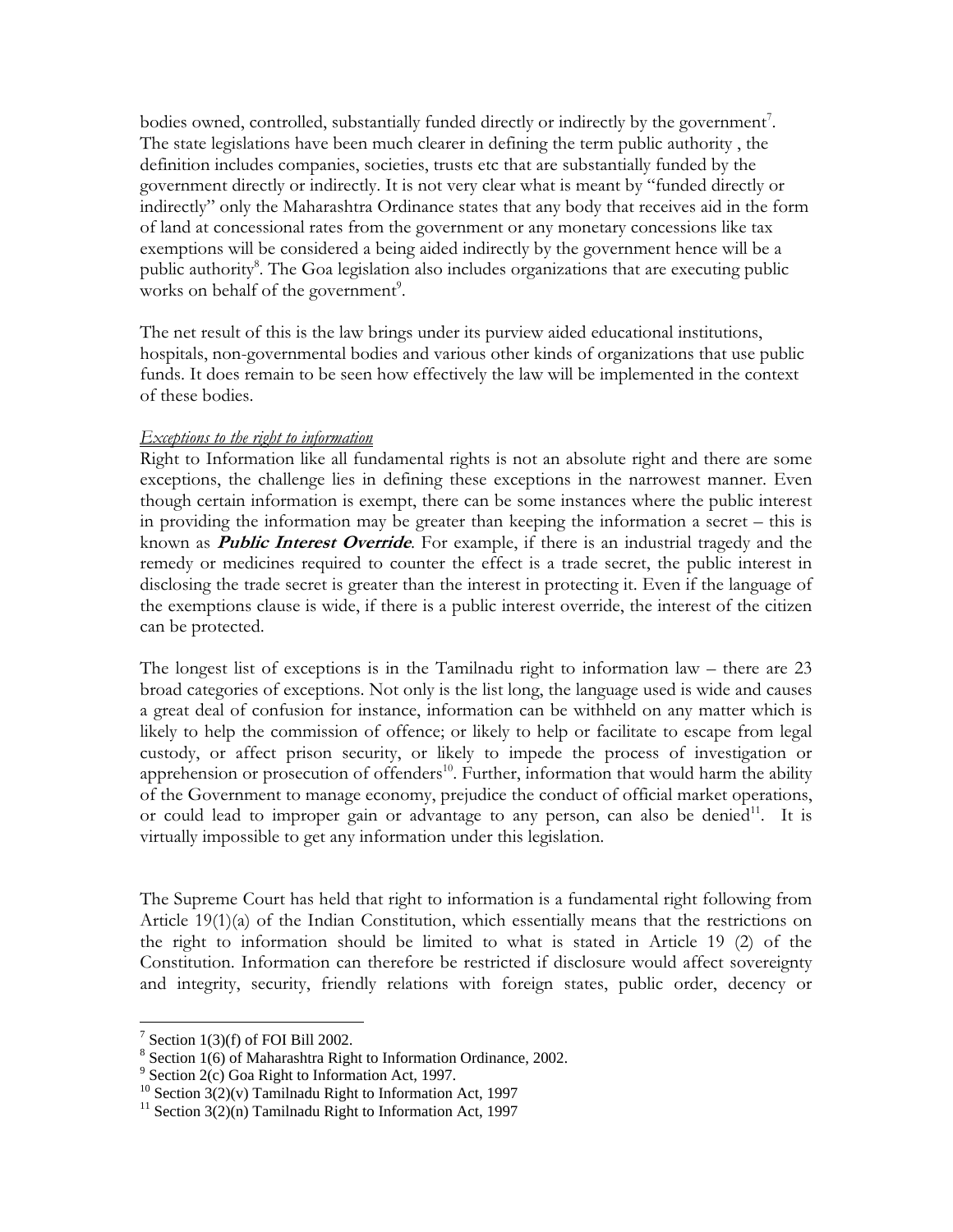morality, contempt of court, defamation or incitement to an offence. This language is wide enough as it is, the FOI Bill 2002 and some of the state laws go a step further and include much more within the exceptions clause. It must be said at this point that even though most states laws also contain the same provisions, several of them have included certain checks within the law, which negates arbitrary usage of the exception clause to deny information. For instance the Maharashtra Ordinance states that if information is being denied on the ground that disclosure is prejudicial to the sovereignty and integrity of the country – this decision cannot be made by the public information officer, but must be made by a Committee headed by the additional chief secretary of the state<sup>12</sup>. The result of this is it reduces the arbitrary usage of this clause by public information officers. The right to information laws of Goa, Karnataka and Maharashtra laws clearly state that information that is available to the members of parliament and state legislature will be made available to the public.

Other common categories of exceptions are:

- ⇒ Information whose disclosure would affect center state relations.
- ⇒ cabinet papers including deliberations of council of ministers and secretaries.
- ⇒ records of minutes and advice given and opinions expressed during decision-making. While cabinet papers and deliberations have been excluded during decision-making, the Karnataka Act states that once policy has been formulated and decisions made, the records and minutes should be made available to the public<sup>13</sup>. The Goa Act and Maharashtra Ordinance do not include cabinet papers, records and minutes in the exception clause – this information is available to the public in these states.
- $\Rightarrow$  trade and commercial secrets.

Some of the exemptions in the Maharashtra right to information Ordinance, 2002 contain a public interest override. Information that is generally exempt because it is a trade secret or because it is personal information can be disclosed if the greater public interest warrants disclosure<sup>14</sup>. This provision is very positive because there is a definite presumption in favour of disclosure. The FOI Bill 2002 does not contain any such provision.

 $\Rightarrow$  information that will result in breach of privilege of the parliament or state legislature. Breach of privilege – the Goa and Karnataka laws state that decision on whether

disclosure of certain information would result in a breach of privilege cannot be taken by the public information officer. The concerned authority must take the decision in the state legislature<sup>15</sup>. The FOI Bill 2002 does not contain this safe guard.

Exclusion of Organizations: Under Section 16 of the FOI Bill 2002 certain security and intelligence organisations have been excluded from the purview of the law, further, the central and the state governments reserve the right to add more organisations to this list. None of the state government laws contain these provisions. As the list stands today there are 19 organisations including Intelligence Bureau , Research and Analysis wing of the

<u>.</u>

 $12$  Section 7(a) proviso of Maharashtra Right to Information Ordinance 2002.

<sup>&</sup>lt;sup>13</sup> Section 2(d) Karnataka Right to Information Act 2000.

<sup>&</sup>lt;sup>14</sup> Sections  $7(d)$ , (e) and (k) Maharashtra Right to Information Ordinance, 2002.

<sup>&</sup>lt;sup>15</sup> Section 5(d) of the Goa Right to Information Act 2002; Section 4 of the Karnataka Right to Information Act, 2000.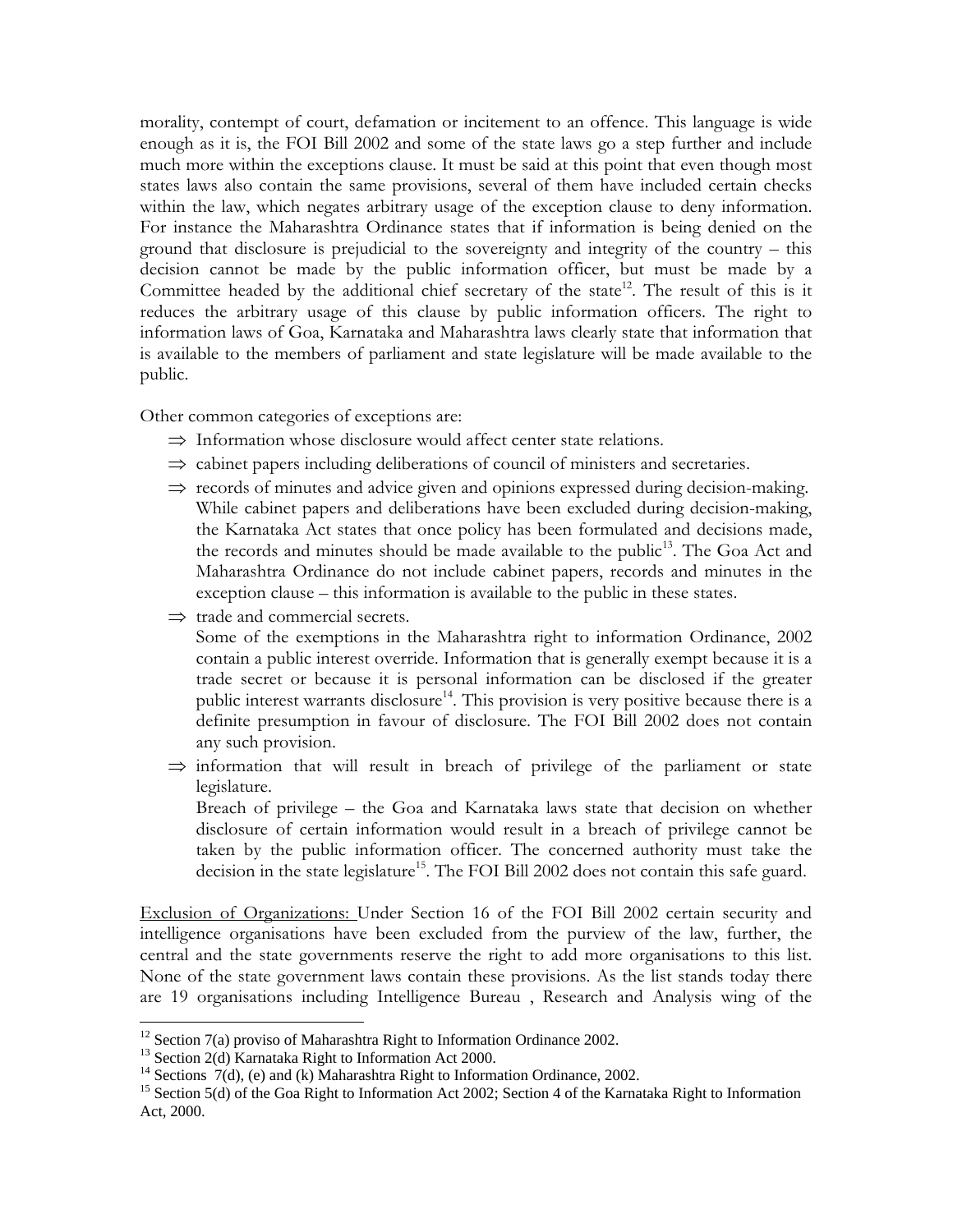Cabinet Secretariat, Narcotics Bureau, Border Security Force, Assam Rifles. There is absolutely no rationale for excluding these organisations especially when the exception clauses are wide enough to restrict information of sensitive nature. In addition it is not clear the basis on which these organisations have been selected and included – it appears to be rather arbitrary.

That right to information is not absolute is accepted, but the law needs to protect the citizen against arbitrary refusal of information, merely providing blanket exceptions without guidelines on how they must be applied is dangerous. It is of value to the public to know the basis for government decisions. Openness in decision-making will create precedent and bring certainty and an element of objective criteria that the public can depend on. It will reduce opportunity for favouritism because there is a possibility of eventual scrutiny. As opposed to this value formulation the FOI Bill 2002 hides the process of decision making from public scrutiny.

Under the FOI Bill 2002 – the ultimate power is in the hands of the public information officer, as demonstrated above some of the state laws provide some checks even within the exceptions clause, therefore in some sense restricting arbitrary exercise of power by officers. The state laws are better in this respect than FOI Bill 2002 – the exceptions clause is a bureaucrats delight.

# Suo Moto disclosures

The most important provision of any right to information legislation is the one concerning suo moto disclosures. This provision is very important because it casts a duty on the government and public bodies to mandatorily and voluntarily provide information without a citizen asking for the same. The idea behind the suo motto disclosure provision is to make information of general interest available to the public. When an ordinary citizen is looking for information, one does not know where to go and how to get it. There must be a larger onus on the government to put information out in the public domain, by make relevant information available to the public, in the long run there will be less information requested through the application process.

The Tamilnadu and Goa laws do not contain any provision for suo motto disclosures. The Rajasthan law does not contain a detailed provision though Section 12-A of the Rajasthan Right to Information Act does states that the government may from time to time exhibit information that it deems fit – a provision of this kind does not really cast a duty on the government to publish information, it is entirely left to the discretion of the government.

Information regarding functions, duties, records, etc: The FOI Bill 2002 states that every public authority must publish from time to time particulars of its organization, functions and duties, powers and duties of its officers, details of facilities available for citizens to access information and name and designation of the officer concerned<sup>16</sup>. At the state level the laws of Karnataka, Maharashtra and Delhi have similar provisions on suo moto disclosures as the FOI Bill 2002. The Maharashtra Ordinance requires the government to publish from time to time information the list of records available in the office that can be made available to

<sup>&</sup>lt;u>.</u>  $16$  Section 4(b), FOI Bill 2002.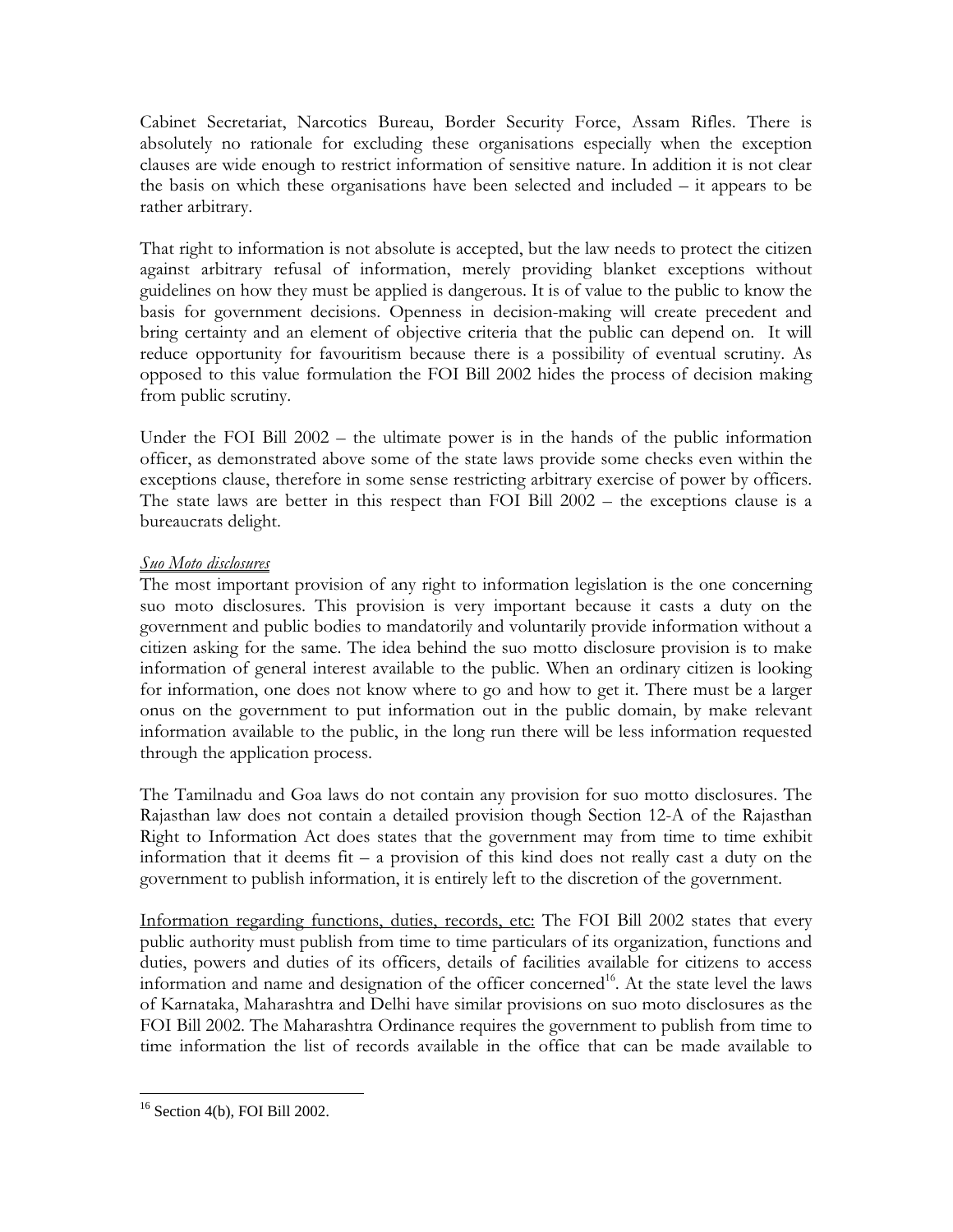citizens<sup>17</sup>. This particular clause is very important since every often citizens are not aware of the kind of records and documents maintained by government bodies, providing the citizen a list of records will help them narrow down their queries and be more specific in their requests for information.

The Standing Committee on home affairs recommended "*public authorities must publish list of* their publications so that general public could browse them for knowing about the activities and functions of public institutions"<sup>18</sup>. The Government has not accepted this recommendation and the FOI Bill 2002 does not contain any provision in this regard.

Publish … but where: While the law provides for the above-mentioned information to be published from time to time, the question as to where this information is to be published will be answered in the rules. Needless to say publication in the Official Gazette hardly services the purpose. The Delhi and Karnataka state laws<sup>19</sup> have stipulated that the information required to be published from time to time should be displayed in notice boards outside every office of the concerned government bodies. The rules made under the Maharashtra Ordinance do not contain any provision regarding suo moto disclosures – this only means that the government is not implementing this aspect of the Ordinance at this time.

Information regarding policies and projects: The FOI Bill 2002 further casts an obligation on the government to publish relevant facts concerning important decisions and policies when these decisions and policies are being made public. Further, before initiating any project, facts concerning the same must be made available to the public<sup>20</sup>. Similar provisions are contained in the right to information laws of Delhi, Karnataka and Maharashtra. However, the state governments have not formulated rules with respect to these provisions, therefore these provisions are not being implemented. While making rules for FOI Bill 2002 the Central government must take into consideration and make specific provision to use the media and public broadcasting system to make this information available to the public.

### Time Limits:

The time limit for providing information under FOI Bill 2002 is 30 days, but where information requested concerns the life and liberty of a person the information is to be provided within 48 hours. This amendment was introduced based on civil society recommendations in this regard to the Standing Committee – notably this clause is the only significant difference between the FoI Bill 2000 and FOI Bill 2002.

Most state legislations have set time limits between  $15 - 30$  days; among the states only the Goa contains a provision to provide information concerning life and liberty within 48 hours. The Delhi government has found that delay in providing information is commonplace and has occurred in more than 50% of the cases where people applied for information under the

<sup>&</sup>lt;u>.</u>  $17$  Section 4(iv) of Maharashtra Right to Information Ordinance, 2002.

<sup>&</sup>lt;sup>18</sup> Report on the Freedom of Information Bill 2000 of the Department related standing committee on home affairs, July 2001.

<sup>&</sup>lt;sup>19</sup> Karnataka Right to Information Rules, 2002; Delhi Right to Information Rules, 2001. 20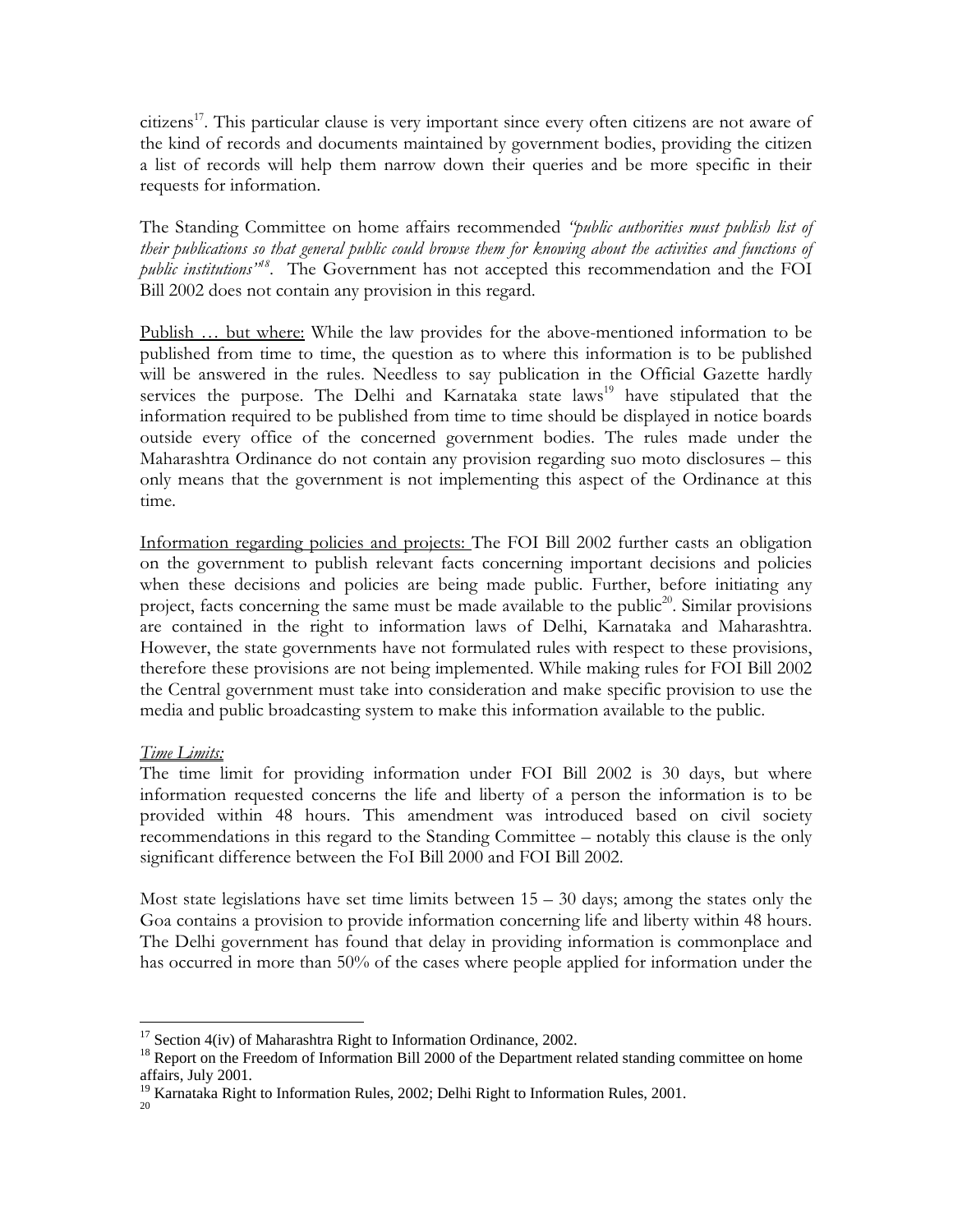Delhi right to information Act<sup>21</sup>. Given that the FOI Bill 2002 contains no penalty clause it remains to be seen how the government deals with this scenario.

# Fees:

The fee structure needs to be reasonable and not excessive – prescribing high fees for copies and records will deter the citizen from asking for information. The FOI Bill 2002 states that a fee will be charged – the exact amount will be prescribed in the rules. Unlike the laws of Karnataka, Delhi and Rajasthan the FOI Bill does not state that the fee charged should not exceed the cost of supplying the information.

Inspite of stating that fees will not exceed cost of supplying information the Delhi law through the rules imposes an application fee of Rs 50 per application in addition the applicant is required to pay Rs 5 per page for photocopying and in case of a request for contracts and tenders the application fee is Rs 500. In Karnataka, the rules do not prescribe an application fee – copying charges of Rs 5 per page and Rs 100 for a floppy has been prescribed. Maharashtra Ordinance and rules require that a court fee stamp of Rs 10 be fixed on the application, in addition 50 paise per page will be charged for photocopying information that is easily available, information that needs to be gathered Rs 2 per page is charged.

The fee structure varies from state to state, but a high application fee has proved to be a deterrent in the case of Delhi. One needs to watch out for the rules that will be formulated under the FOI Bill 2002, especially since the Bill does not even qualify the fee provision by stating that the fee charged will not exceed the cost of supplying the information.

# Appeal from Caesar to Caesar:

<u>.</u>

The FOI Bill 2002 ignores one of the basic principles of any right to information law, namely, creating an independent body to review the decision to deny information. The FOI Bill, 2002 does not have an independent appeal mechanism. Under Section 12 two levels of appeals are recognised – both these are within the government, first appeal to an authority appointed, second appeal to the central or the state government as the case me may be. The result is the government is acting as a judge in its own cause twice.

In addition, Section 15 of the Central Bill bars the jurisdiction of courts. There is no justification for barring the jurisdiction of courts when an effective alternate dispute resolution mechanism has not been created in law. Laws on right to information, the world over have incorporated an independent appeals mechanism<sup>22</sup> – many State laws in India provide for appeal to quasi judicial bodies, thereby ensuring independent examination of the case.

Karnataka – first appeal lies within the government while the second appeal is to the Karnataka Appellate Tribunal. Rajasthan – first appeal to the Controlling officer and second

<sup>&</sup>lt;sup>21</sup> Presentation made by official of the Delhi Government at a conference on Implementing right to information and Administrative Reform organized by Delhi government on December  $10^{th}$  and  $11^{th}$ , 2002 in New Delhi.

<sup>&</sup>lt;sup>22</sup> South Africa, Canada, Australia, and Thailand to name a few have Information Commissioners who decide on cases on a regular basis.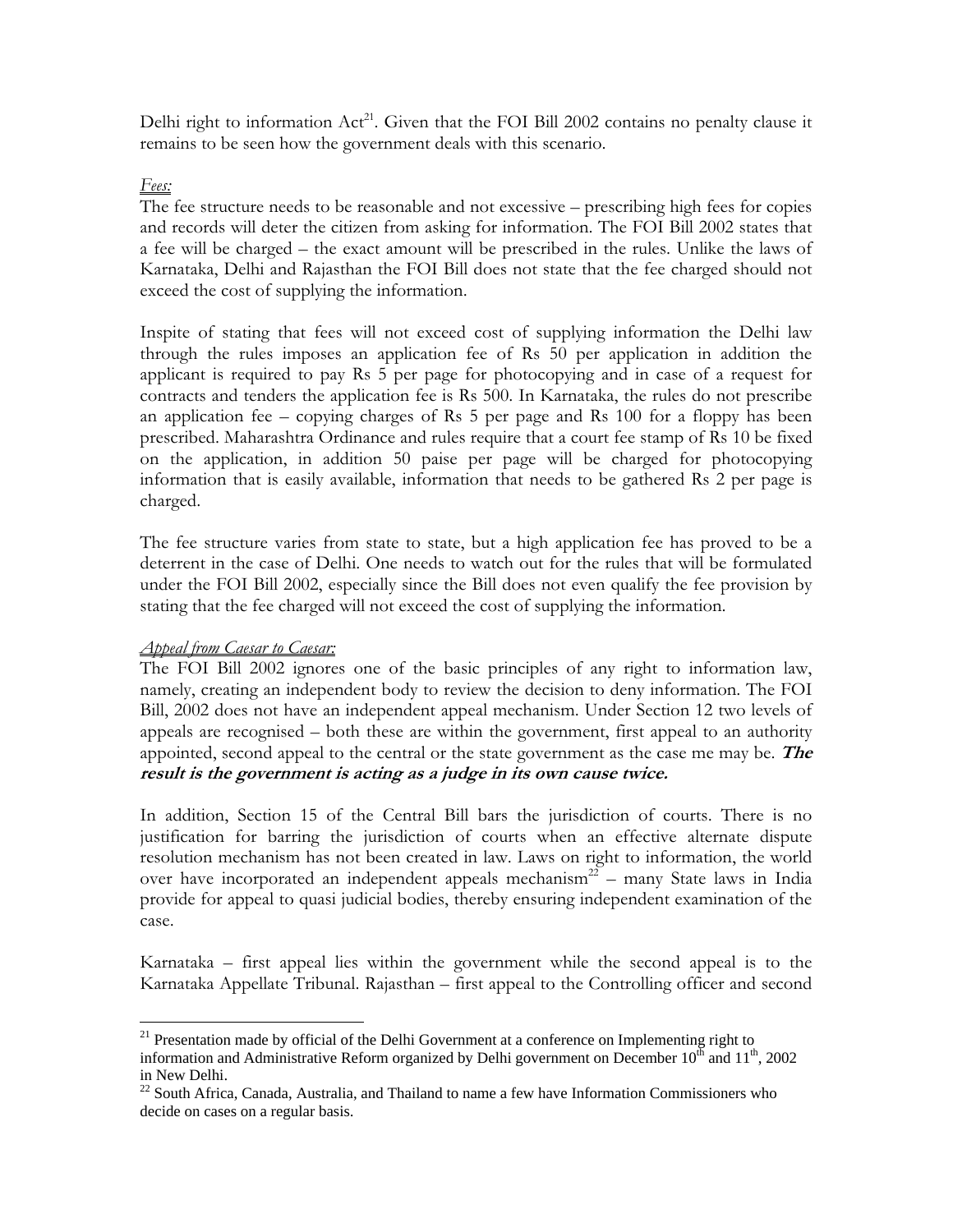appeal to either the Vigilance committee of the district or the Rajasthan Civil Service Appellate Tribunal, as the case maybe. Delhi NCT – only one appeal to the Public Grievances Commission. Maharashtra – first appeal within the government and second appeal to the Lok Ayukta/ Upa Lok Ayukta.

Unless an independent body is created to deal with appeals the only recourse available to a citizen under the FOI Bill 2002 is to file a writ petition for violation of a fundamental right. In its preamble the FOI Bill 2002 purports to secure access to information to every citizen and to promote openness, transparency and accountability – by not providing a forum for appeal the Bill in one sweep takes away the fundamental right of the citizen.

### Penalty:

The FOI Bill, 2002 purports to set in place a system through which a citizen can access information - while the Bill in some sense provides for a system, it fails to fix accountability. If the public information officer does not provide information within the stipulated time frame or provides misleading/wrong/ incorrect information – there is really nothing a citizen can do since the Bill does not provide for imposition of penalties on the concerned officer. By not providing a penalty clause, the FOI Bill, 2002 is weakening the fundamental right to information of the citizen of India. The central government needs to take a leaf out of the book of state laws in this regard

Karnataka – fine in case of delay/ or proving wrong or incorrect information upto Rs 2000 and disciplinary action – fine to be recovered from salary of officer. Delhi – penalty for delay is Rs 50 per day subject to a maximum of Rs 500; for providing false information is Rs 1000 per application. Maharashtra – fine in case of delay is Rs 250 per day; fine for proving misleading and incorrect information is upto Rs 2000 and disciplinary action. Fine to be recovered from salary of concerned officer. The culture of secrecy prevalent in government will not change overnight without an effective penalty clause there is really no incentive for officers to implement the FOI Bill 2002.

### Independent monitoring body for implementing the right to information:

If openness, transparency and accountability are to be the norms of the day – there has to be concerted effort on the part of the government and also civil society to make the system work. One way of doing this is to have an independent monitoring body, which will review the working of the right to information law on a periodic basis. Some state laws on right to information have provided for this body - Goa - has a state council for information; Delhi – has a state council for information; Maharashtra Ordinance – provides for councils at the divisional level and one at the state level.

These bodies consists of representatives of the government, NGO's, residents, journalists, academicians etc. These bodies have to review the implementation of the laws from time to time and provide recommendations and suggestions on how to make access easier, suggest training methodology, better records management systems, mechanisms for greater publicity, etc. However, the working of the monitoring body entirely depends on the initiative of the Government and the members concerned – even tough Goa law provided for a state council for information – the council has met once, and the law has been in force since 1997. In Delhi on the other hand the state council has been active and has been looking into